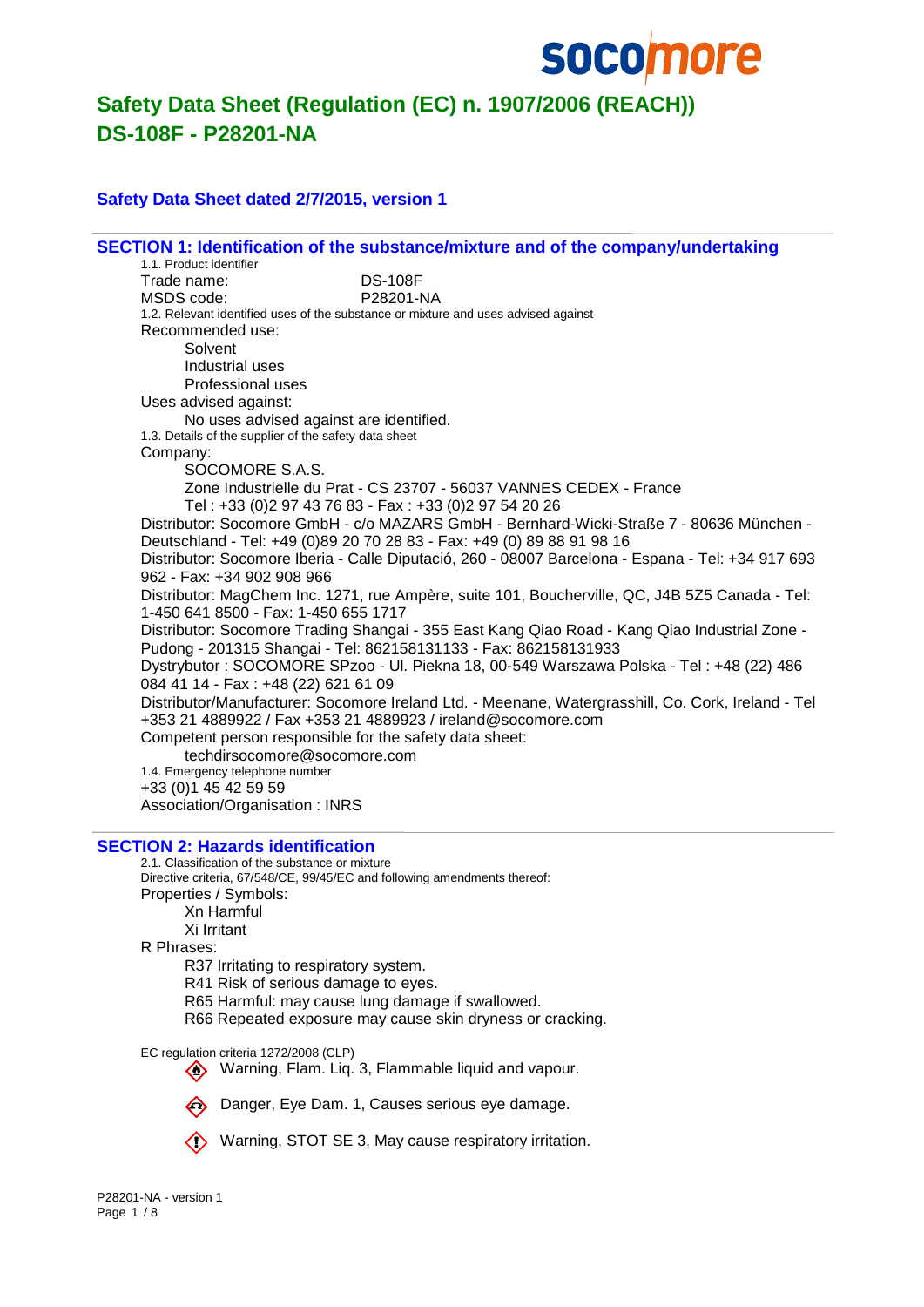



```
3.1. Substances
```

```
N.A.
3.2. Mixtures
```
Hazardous components within the meaning of EEC directive 67/548 and CLP regulation and related classification:

>= 60% - < 70% ethyl lactate; ethyl DL-lactate;

Index number: 607-129-00-7, CAS: 97-64-3, EC: 202-598-0 Xi; R10-37-41

2.6/3 Flam. Liq. 3 H226



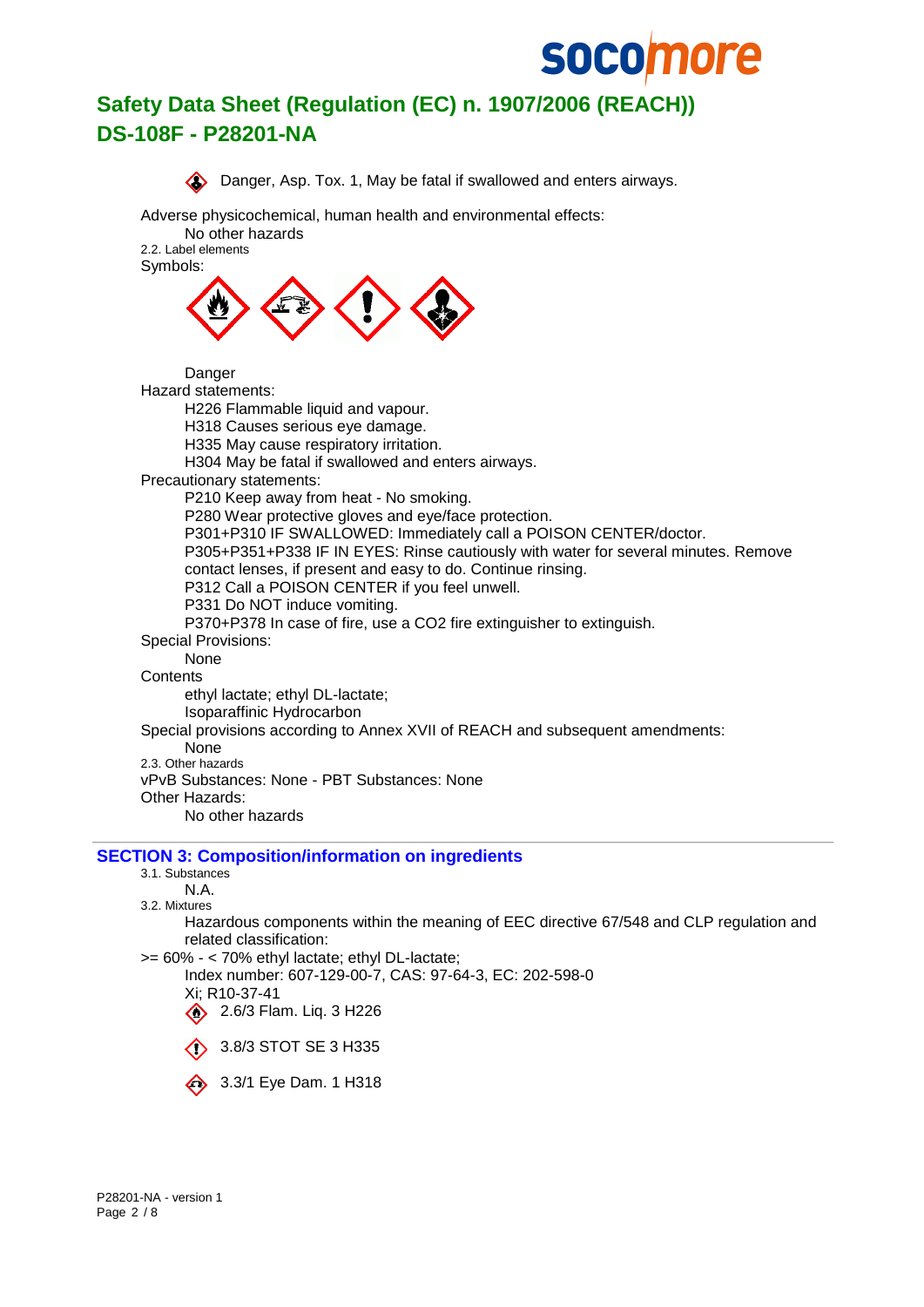

>= 20% - < 25% Isoparaffinic Hydrocarbon CAS: 64742-48-9 Xn; R10-65-66 2.6/3 Flam. Lig. 3 H226



3.10/1 Asp. Tox. 1 H304

>= 15% - < 20% 1-Propoxy-2-propanol REACH No.: 01-2119474443-37, CAS: 1569-01-3, EC: 216-372-4 R10  $\bigotimes$  2.6/3 Flam. Liq. 3 H226

3.3/2 Eye Irrit. 2 H319

#### **SECTION 4: First aid measures**

4.1. Description of first aid measures

In case of skin contact:

Immediately take off all contaminated clothing.

Areas of the body that have - or are only even suspected of having - come into contact with the product must be rinsed immediately with plenty of running water and possibly with soap. Wash thoroughly the body (shower or bath).

Remove contaminated clothing immediately and dispose off safely.

In case of eyes contact:

After contact with the eyes, rinse with water with the eyelids open for a sufficient length of time, then consult an opthalmologist immediately.

- Protect uninjured eye.
- In case of Ingestion:

Do NOT induce vomiting.

In case of Inhalation:

In case of inhalation, consult a doctor immediately and show him packing or label. 4.2. Most important symptoms and effects, both acute and delayed

None

4.3. Indication of any immediate medical attention and special treatment needed

In case of accident or unwellness, seek medical advice immediately (show directions for use or safety data sheet if possible).

Treatment:

No particular treatment.

#### **SECTION 5: Firefighting measures**

5.1. Extinguishing media Suitable extinguishing media: Water. Carbon dioxide (CO2). Extinguishing media which must not be used for safety reasons: None in particular. 5.2. Special hazards arising from the substance or mixture Do not inhale explosion and combustion gases. Burning produces heavy smoke. 5.3. Advice for firefighters Use suitable breathing apparatus . Collect contaminated fire extinguishing water separately. This must not be discharged into drains.

Move undamaged containers from immediate hazard area if it can be done safely.

P28201-NA - version 1 Page 3 / 8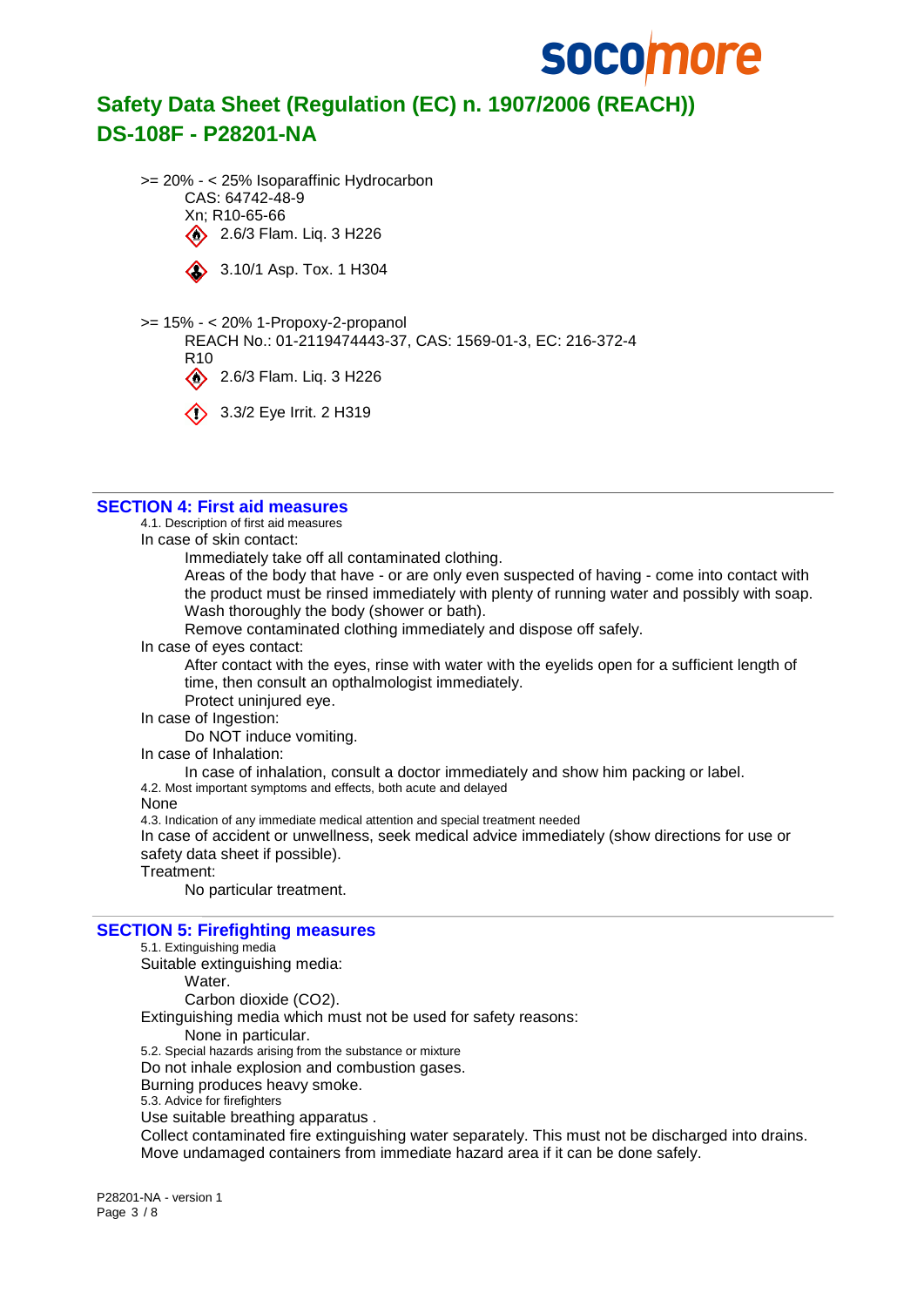

#### **SECTION 6: Accidental release measures**

6.1. Personal precautions, protective equipment and emergency procedures Wear personal protection equipment. Wear breathing apparatus if exposed to vapours/dusts/aerosols. Provide adequate ventilation. Use appropriate respiratory protection. See protective measures under point 7 and 8. 6.2. Environmental precautions Do not allow to enter into soil/subsoil. Do not allow to enter into surface water or drains. Retain contaminated washing water and dispose it. In case of gas escape or of entry into waterways, soil or drains, inform the responsible authorities. Suitable material for taking up: absorbing material, organic, sand 6.3. Methods and material for containment and cleaning up Wash with plenty of water. 6.4. Reference to other sections See also section 8 and 13

### **SECTION 7: Handling and storage**

7.1. Precautions for safe handling Avoid contact with skin and eyes, inhalation of vapours and mists. Use localized ventilation system. Don't use empty container before they have been cleaned. Before making transfer operations, assure that there aren't any incompatible material residuals in the containers. Contamined clothing should be changed before entering eating areas. Do not eat or drink while working. See also section 8 for recommended protective equipment. 7.2. Conditions for safe storage, including any incompatibilities Keep away from food, drink and feed. Incompatible materials: None in particular. Instructions as regards storage premises: Adequately ventilated premises. 7.3. Specific end use(s) None in particular

#### **SECTION 8: Exposure controls/personal protection**

8.1. Control parameters Isoparaffinic Hydrocarbon - CAS: 64742-48-9 - OEL Type: OSHA - LTE: 400 mg/m3, 100 ppm 1-Propoxy-2-propanol - CAS: 1569-01-3 - OEL Type: ACGIH, 25 ppm DNEL Exposure Limit Values N.A. PNEC Exposure Limit Values N.A. 8.2. Exposure controls Eye protection: Use close fitting safety goggles, don't use eye lens. Protection for skin: Use clothing that provides comprehensive protection to the skin, e.g. cotton, rubber, PVC or viton. Protection for hands: Use protective gloves that provides comprehensive protection, e.g. P.V.C., neoprene or rubber.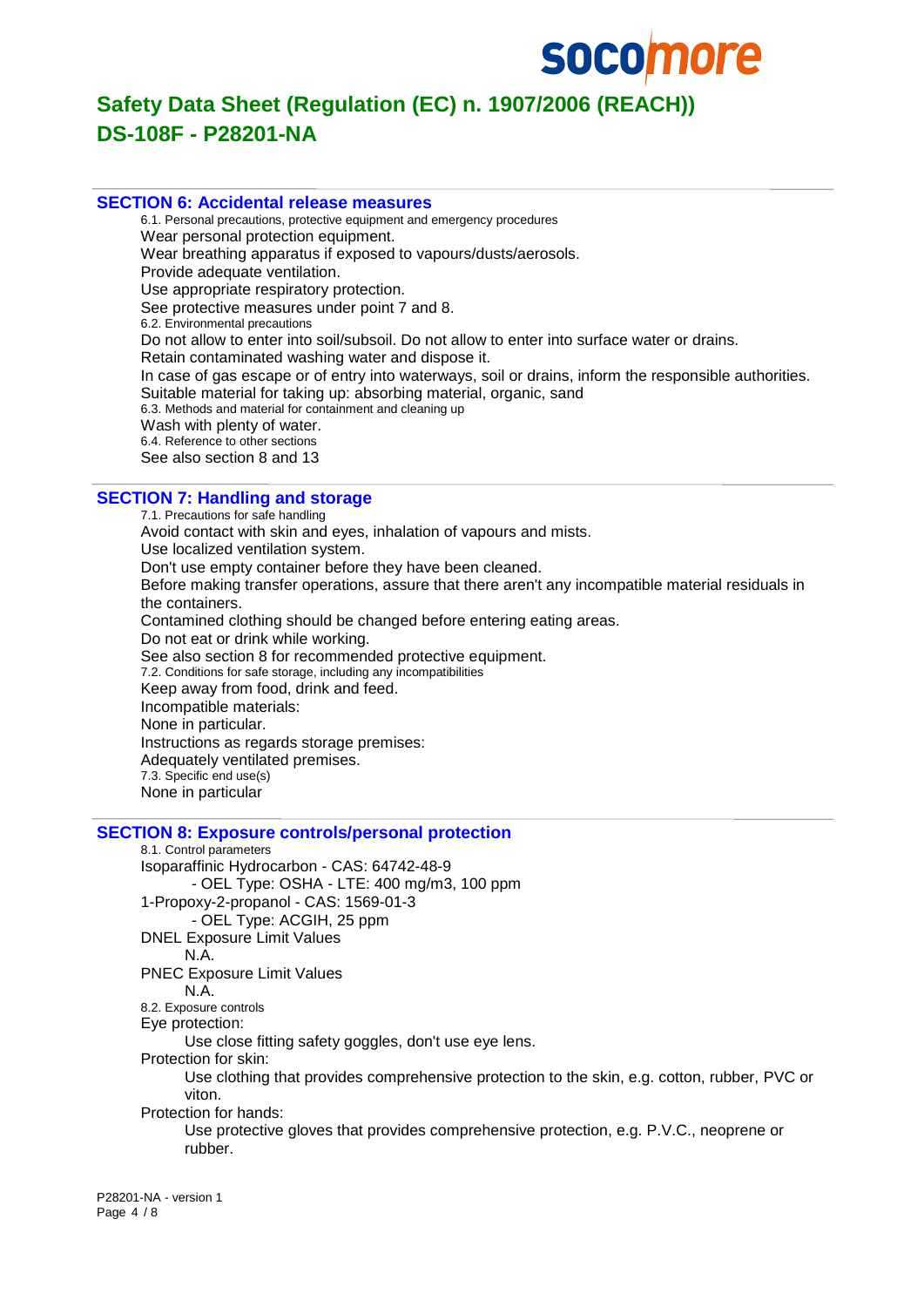## **socomore**

## **Safety Data Sheet (Regulation (EC) n. 1907/2006 (REACH)) DS-108F - P28201-NA**

Respiratory protection: Use respiratory protection where ventilation is insufficient or exposure is prolonged. Thermal Hazards: None Environmental exposure controls: None

#### **SECTION 9: Physical and chemical properties** 9.1. Information on basic physical and chemical properties Appearance and colour: CLEAR LIQUID Method: N.A. Odour: Communication CEMON-LIME Communication Method: N.A. Odour threshold: N.A. pH:  $R = R$  Not Relevant Reason: N.A. Melting point / freezing point: N.A. Initial boiling point and boiling range: 160 191 196 °C/ 320 376 385 °F Method: N.A. Flash point:  $46^{\circ}$ C / 115 °F Method: TCC Evaporation rate: 0.30-0.40 Method: N.A. Solid/gas flammability: Not Relevant Collection Reason: N.A. Upper/lower flammability or explosive limits: 1.5 Method: in Air(% Volume) Vapour pressure: 1.1 Method: mmHg@20°C Vapour density: 4.9 Method: Air=1 Relative density:  $0.95$  Method: N.A. Solubility in water: soluble Method: N.A. Solubility in oil: N.A. N.A. Method: N.A. Partition coefficient (n-octanol/water): N.A. Auto-ignition temperature: 349°C/660°F Method: N.A. Decomposition temperature: Not Relevant **Reason: N.A.** Viscosity: Not Relevant N.A. Reason: N.A. Explosive properties: N.A. Oxidizing properties: N.A. 9.2. Other information Miscibility: N.A. Fat Solubility: N.A. Conductivity: Not Relevant Reason: N.A.

#### **SECTION 10: Stability and reactivity**

10.1. Reactivity Stable under normal conditions 10.2. Chemical stability Stable under normal conditions 10.3. Possibility of hazardous reactions None 10.4. Conditions to avoid Stable under normal conditions. 10.5. Incompatible materials None in particular. 10.6. Hazardous decomposition products None.

#### **SECTION 11: Toxicological information**

11.1. Information on toxicological effects

Toxicological information of the mixture:

N.A.

Toxicological information of the main substances found in the mixture: N.A.

P28201-NA - version 1 Page 5 / 8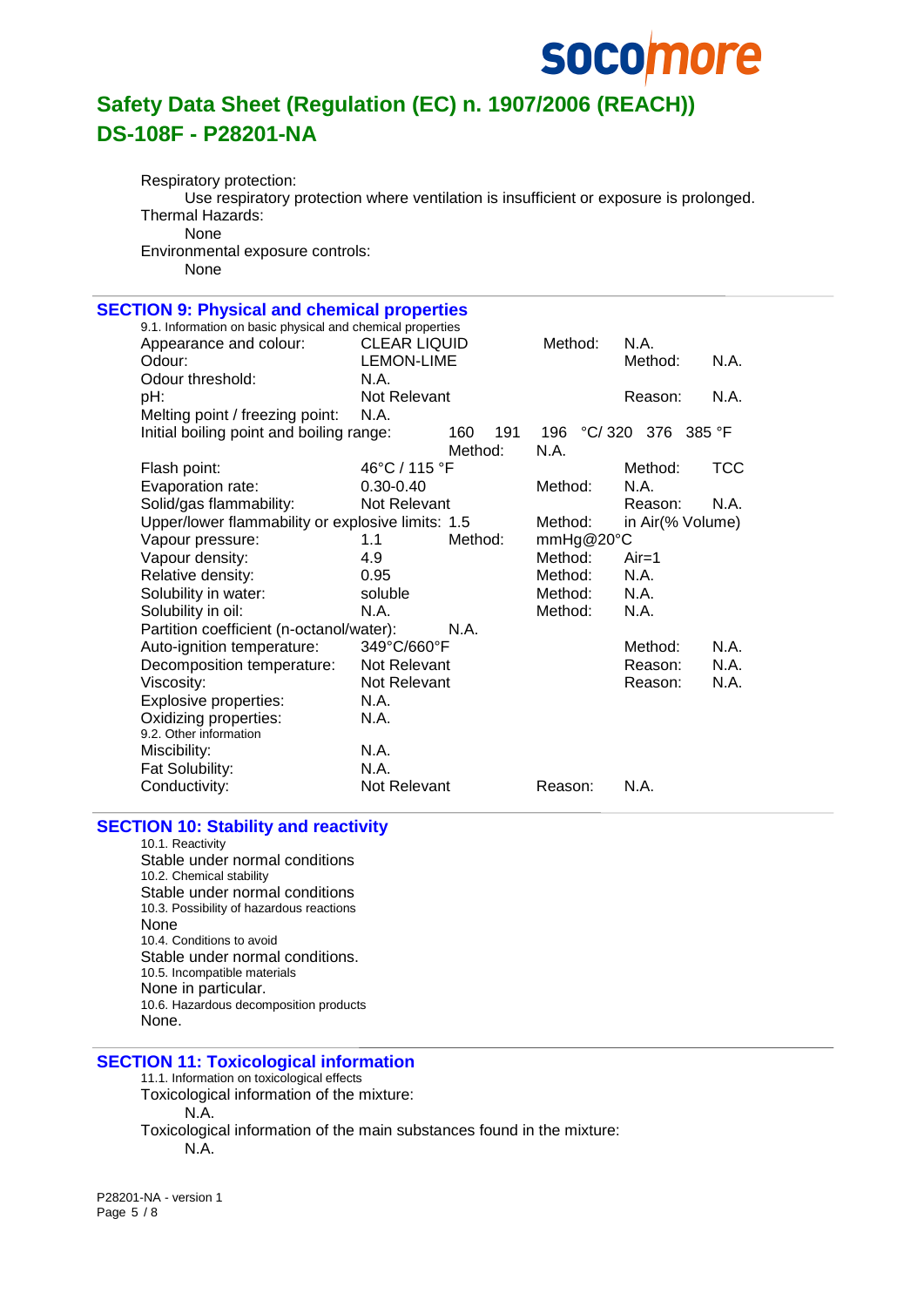## **socomore**

## **Safety Data Sheet (Regulation (EC) n. 1907/2006 (REACH)) DS-108F - P28201-NA**

If not differently specified, the information required in Regulation 453/2010/EC listed below must be considered as N.A.:

a) acute toxicity;

b) skin corrosion/irritation:

c) serious eye damage/irritation;

d) respiratory or skin sensitisation;

e) germ cell mutagenicity;

f) carcinogenicity;

g) reproductive toxicity;

h) STOT-single exposure;

i) STOT-repeated exposure;

j) aspiration hazard.

#### **SECTION 12: Ecological information**

#### 12.1. Toxicity Adopt good working practices, so that the product is not released into the environment. N.A. 12.2. Persistence and degradability N.A. 12.3. Bioaccumulative potential N.A. 12.4. Mobility in soil N.A. 12.5. Results of PBT and vPvB assessment vPvB Substances: None - PBT Substances: None 12.6. Other adverse effects No harmful effects expected.

#### **SECTION 13: Disposal considerations**

13.1. Waste treatment methods Recover, if possible. Send to authorised disposal plants or for incineration under controlled conditions. In so doing, comply with the local and national regulations currently in force. Codes of wastes (Décision 2001/573/EC, Directive 2006/12/EEC, Directive 94/31/EEC on hazardous waste):

N.A.

### **SECTION 14: Transport information** 14.1. UN number ADR-UN Number: 1993 IATA-UN Number: 1993 IMDG-UN Number: 1993 14.2. UN proper shipping name ADR-Shipping Name: FLAMMABLE LIQUID, N.O.S. (ethyl lactate; ethyl DL-lactate;, 1-Propoxy-2-propanol) IATA-Shipping Name: FLAMMABLE LIQUID, N.O.S. (ethyl lactate; ethyl DL-lactate;, 1-Propoxy-2-propanol) IMDG-Shipping Name: FLAMMABLE LIQUID, N.O.S. (ethyl lactate; ethyl DL-lactate;, 1-Propoxy-2-propanol) 14.3. Transport hazard class(es) ADR-Class: 3 ADR - Hazard identification number: 30 IATA-Class: 3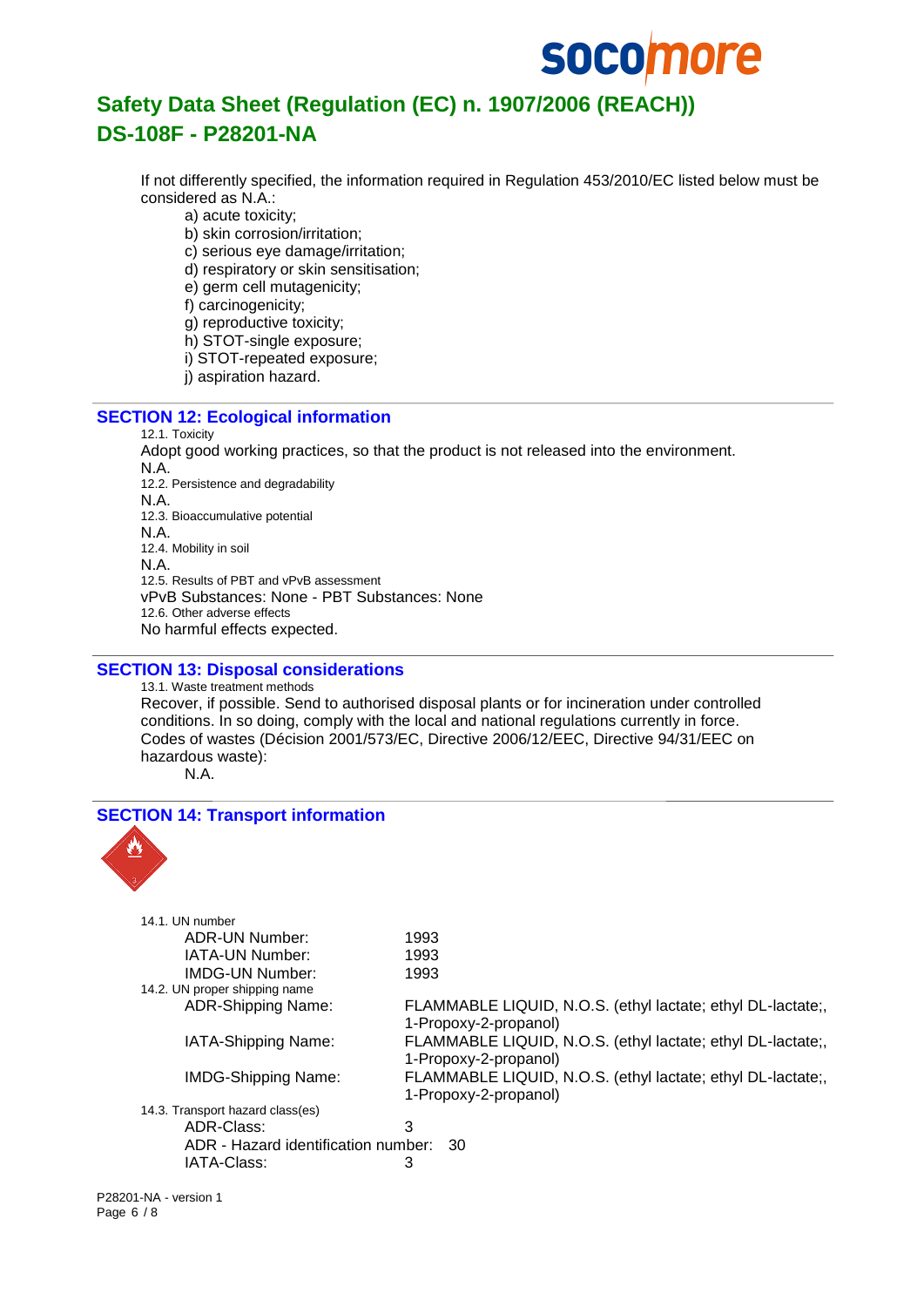

| IATA-Label:                                                                   | 3            |
|-------------------------------------------------------------------------------|--------------|
| IMDG-Class:                                                                   | 3            |
| 14.4. Packing group                                                           |              |
| ADR-Packing Group:                                                            | Ш            |
| IATA-Packing group:                                                           | Ш            |
| IMDG-Packing group:                                                           | Ш            |
| 14.5. Environmental hazards                                                   |              |
| ADR-Enviromental Pollutant:                                                   | No           |
| IMDG-Marine pollutant:                                                        | No           |
| 14.6. Special precautions for user                                            |              |
| ADR-Subsidiary risks:                                                         |              |
| ADR-S.P.:                                                                     | 274 601 640E |
| <b>ADR-Tunnel Restriction Code:</b>                                           | (D/E)        |
| IATA-Passenger Aircraft:                                                      | 355          |
| IATA-Subsidiary risks:                                                        |              |
| IATA-Cargo Aircraft:                                                          | 366          |
| IATA-S.P.:                                                                    | A3           |
| IATA-ERG:                                                                     | 3L           |
| IMDG-EmS:                                                                     | $F-E$ , S-E  |
| IMDG-Subsidiary risks:                                                        |              |
| IMDG-Storage category:                                                        | Category A   |
| IMDG-Storage notes:                                                           |              |
| Q.L.: 5L                                                                      |              |
| Q.E.:E1                                                                       |              |
| 14.7. Transport in bulk according to Annex II of MARPOL73/78 and the IBC Code |              |
|                                                                               |              |

N.A.

#### **SECTION 15: Regulatory information**

15.1. Safety, health and environmental regulations/legislation specific for the substance or mixture Safety, health and environmental regulations/legislation specific for the substance or mixture Dir. 67/548/EEC (Classification, packaging and labelling of dangerous substances) Dir. 99/45/EC (Classification, packaging and labelling of dangerous preparations) Dir. 98/24/EC (Risks related to chemical agents at work) Dir. 2000/39/EC (Occupational exposure limit values) Dir. 2006/8/EC Regulation (EC) n. 1907/2006 (REACH) Regulation (EC) n. 1272/2008 (CLP) Regulation (EC) n. 790/2009 (ATP 1 CLP) and (EU) n. 758/2013 Regulation (EU) n. 453/2010 (Annex I) Regulation (EU) n. 286/2011 (ATP 2 CLP) Regulation (EU) n. 618/2012 (ATP 3 CLP) Regulation (EU) n. 487/2013 (ATP 4 CLP) Listed or in compliance with the following international inventories: Labelling of detergents (EC Regulations 648/2004 and 907/2006) N.A. Provisions related to directives 82/501/EC(Seveso), 96/82/EC(Seveso II): N.A. 15.2. Chemical safety assessment

No

#### **SECTION 16: Other information**

Full text of phrases referred to in Section 3:

R10 Flammable.

R37 Irritating to respiratory system.

R41 Risk of serious damage to eyes.

R65 Harmful: may cause lung damage if swallowed.

R66 Repeated exposure may cause skin dryness or cracking.

P28201-NA - version 1 Page 7 / 8